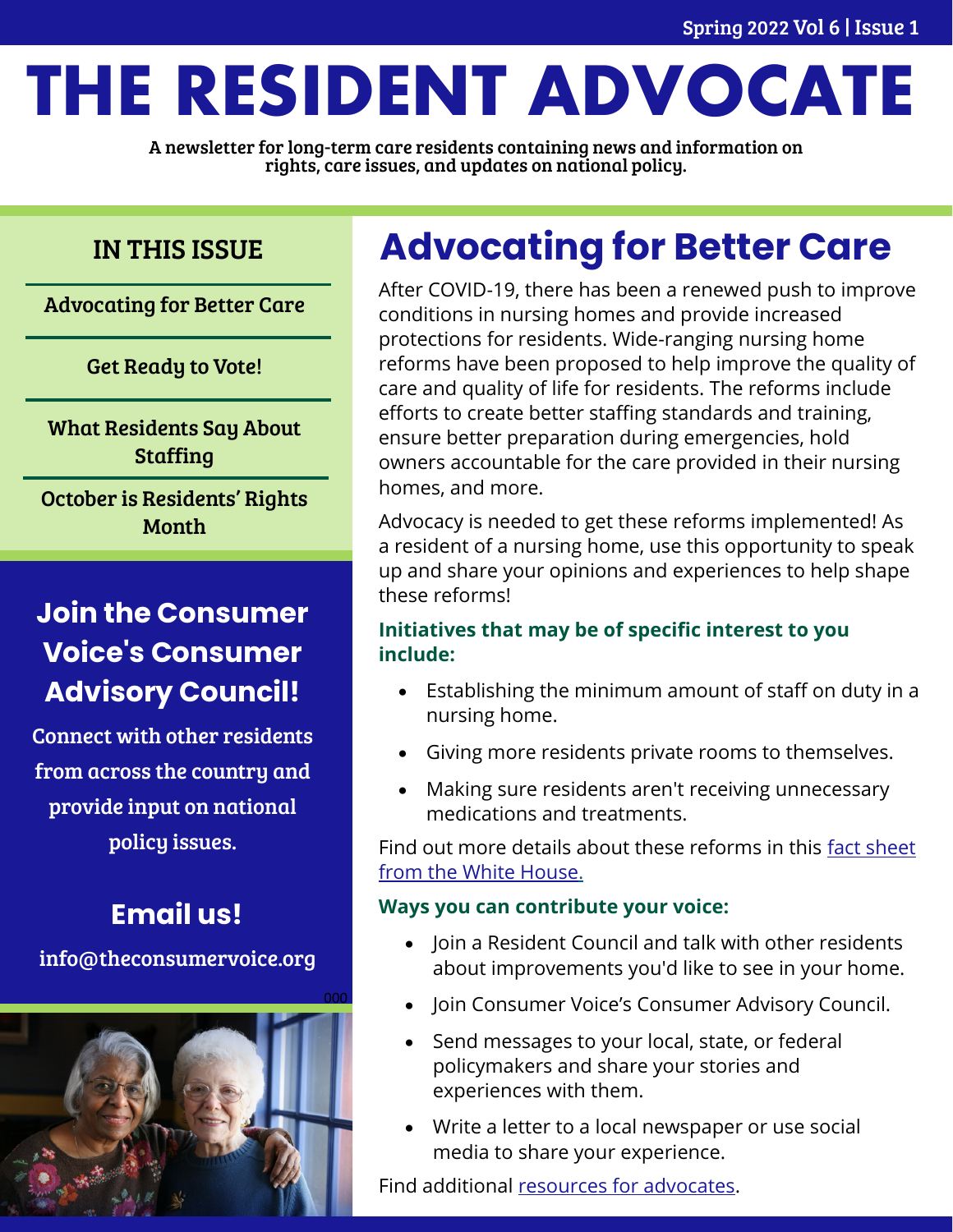## **Get Ready to Vote!**

This year is a midterm election year, and midterm elections are important! Midterm elections are an opportunity to vote not only for your representatives in Congress, but also for those representing you locally. Your state may be electing a governor or members of the state legislature, while your city may be electing a mayor.

There may also be elections for judges and other local officials. These public officials will make key decisions in your state and locality, so it is important to cast your vote!



Long-term care facilities must work with residents to ensure you are able to vote. If you experience any issues with voting, contact your local ombudsman, who can help advocate on your behalf. Find your long-[term care Ombudsman program.](https://theconsumervoice.org/get_help)

#### **Questions to Ask to Make Sure You are Ready to Vote**

- What options do you have for casting your ballot? During these last few years, many states have changed their voting laws, so double check!
	- If you need to vote in-person, do you know where your polling place is?
	- What kind of transportation can bring me to my polling site? Know that nursing homes are required to support your right to vote, such as assisting with an absentee or mail-in ballot or helping to arrange transportation to ballot drop-off boxes or polling sites.
	- If your state allows voting by mail/absentee voting, do you know how you will get your ballot and how you will return it when it's completed?
- Is this facility a polling place?
- Will the facility host forums or invite candidates to the facility so residents can discuss candidates and platforms?
- Where are you registered to vote?
- Find out how to obtain a mail-in ballot, when it is due, and the requirements for voting by mail in your state at this helpful planning tool by *[NBC News](https://www.nbcnews.com/specials/plan-your-vote-2022-elections/index.html?language=english&state=MD)*.



Find additional information and resources on voting on our [website.](https://theconsumervoice.org/issues/other-issues-and-resources/voting-rights)